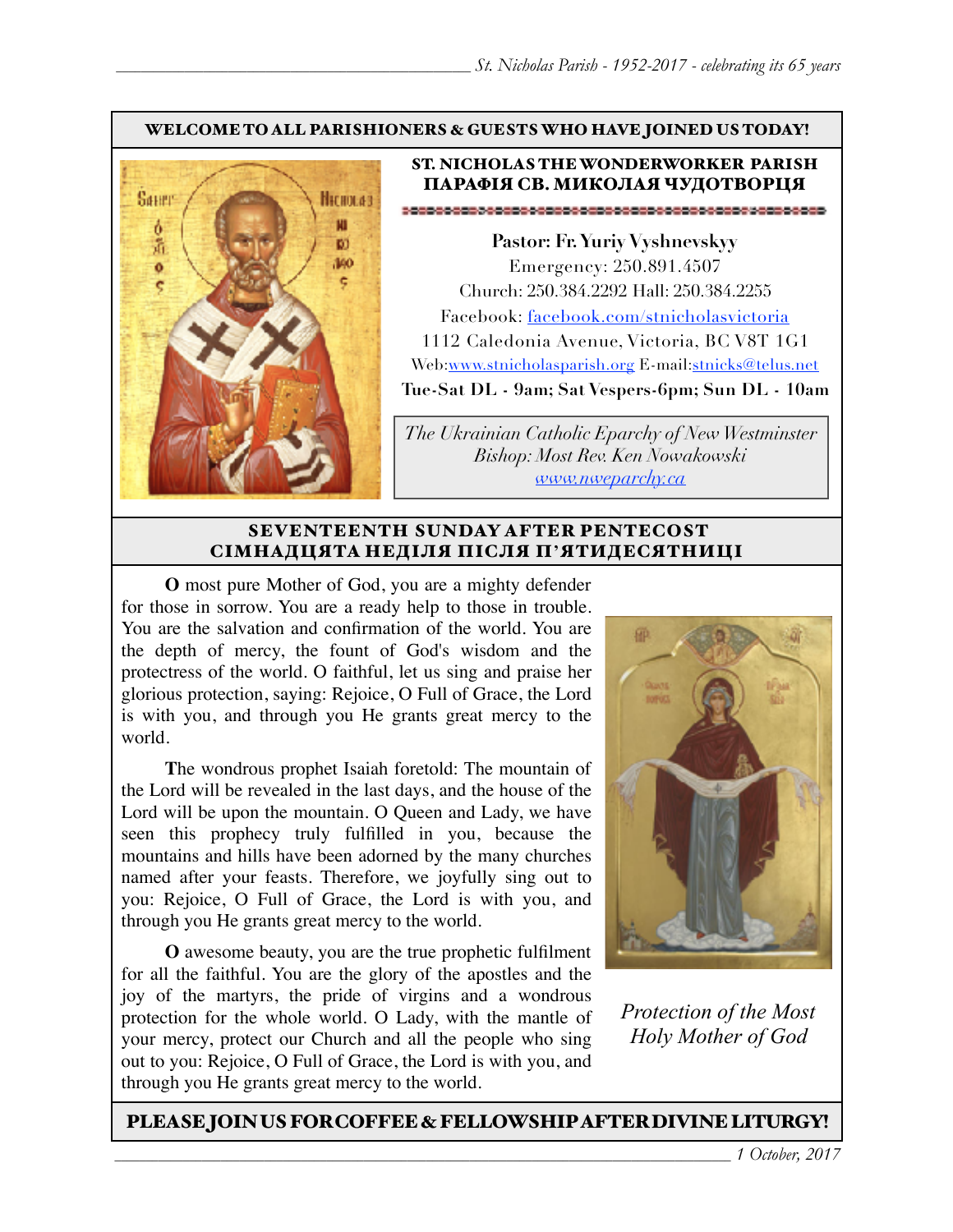| <b>SUNDAY HYMNS</b>                                                                                                                                                                                                                                                                                                                                                                        |                 |                                                                          |                                                                                                                                                                                              |                                                             |                    |  |  |
|--------------------------------------------------------------------------------------------------------------------------------------------------------------------------------------------------------------------------------------------------------------------------------------------------------------------------------------------------------------------------------------------|-----------------|--------------------------------------------------------------------------|----------------------------------------------------------------------------------------------------------------------------------------------------------------------------------------------|-------------------------------------------------------------|--------------------|--|--|
| <b>OPENING HYMN</b>                                                                                                                                                                                                                                                                                                                                                                        |                 | О Спомагай Нас / Always protect us pg. 364-366                           |                                                                                                                                                                                              |                                                             |                    |  |  |
| <b>COMMUNION HYMN</b>                                                                                                                                                                                                                                                                                                                                                                      |                 | Маріє, Діво, Благословенна / О Virgin Mary, Our Blessed Lady pg. 346-347 |                                                                                                                                                                                              |                                                             |                    |  |  |
| <b>CLOSING HYMN</b>                                                                                                                                                                                                                                                                                                                                                                        |                 | Під Твою Милість / Unto Your Loving Protection pg. 372-373               |                                                                                                                                                                                              |                                                             |                    |  |  |
| Please join us today in singing our Sunday hymns!                                                                                                                                                                                                                                                                                                                                          |                 |                                                                          |                                                                                                                                                                                              |                                                             |                    |  |  |
| <b>SUNDAY &amp; DAILY SCHEDULE</b>                                                                                                                                                                                                                                                                                                                                                         |                 |                                                                          |                                                                                                                                                                                              |                                                             |                    |  |  |
| SUNDAY, October 1                                                                                                                                                                                                                                                                                                                                                                          |                 |                                                                          | Divine Liturgy - for the Parishioners of St Nicholas Parish<br>10:00 AM                                                                                                                      |                                                             |                    |  |  |
| MONDAY, October 2                                                                                                                                                                                                                                                                                                                                                                          |                 | <b>NO SERVICES</b>                                                       |                                                                                                                                                                                              |                                                             |                    |  |  |
| TUESDAY, October 3                                                                                                                                                                                                                                                                                                                                                                         |                 | <b>NO SERVICES</b>                                                       |                                                                                                                                                                                              |                                                             |                    |  |  |
| <b>WEDNESDAY, October 4</b>                                                                                                                                                                                                                                                                                                                                                                |                 | <b>NO SERVICES</b>                                                       |                                                                                                                                                                                              |                                                             |                    |  |  |
| THURSDAY, October 5                                                                                                                                                                                                                                                                                                                                                                        |                 | Divine Liturgy of St. John Chrysostom                                    |                                                                                                                                                                                              |                                                             | 9:00 AM            |  |  |
| FRIDAY, October 6                                                                                                                                                                                                                                                                                                                                                                          |                 | Divine Liturgy of St. John Chrysostom                                    |                                                                                                                                                                                              |                                                             | 9:00 AM            |  |  |
| SATURDAY, October 7                                                                                                                                                                                                                                                                                                                                                                        |                 |                                                                          | Divine Liturgy of St. John Chrysostom<br><b>Vespers</b>                                                                                                                                      |                                                             | 9:00 AM<br>6:00 PM |  |  |
| <b>SUNDAY, October 8</b>                                                                                                                                                                                                                                                                                                                                                                   |                 |                                                                          |                                                                                                                                                                                              | Divine Liturgy - for the Parishioners of St Nicholas Parish |                    |  |  |
| Please Note: to request a Divine Liturgy for a special intention, please see Fr. Yuriy to arrange for it!                                                                                                                                                                                                                                                                                  |                 |                                                                          |                                                                                                                                                                                              |                                                             |                    |  |  |
| <b>SUNDAY EPISTLE READERS</b>                                                                                                                                                                                                                                                                                                                                                              |                 |                                                                          |                                                                                                                                                                                              |                                                             |                    |  |  |
| <b>DATE</b>                                                                                                                                                                                                                                                                                                                                                                                | <b>READING</b>  |                                                                          | <b>UKRAINIAN</b><br><b>ENGLISH</b>                                                                                                                                                           |                                                             |                    |  |  |
| SUNDAY, October 1                                                                                                                                                                                                                                                                                                                                                                          | 2 Cor. 6:16-7:1 |                                                                          | Motria Koropecky                                                                                                                                                                             | William Vanderven                                           |                    |  |  |
| SUNDAY, October 8                                                                                                                                                                                                                                                                                                                                                                          | 2 Cor. 9:6-11   | Yuliya Pelekhata                                                         |                                                                                                                                                                                              |                                                             | Marian Chalifoux   |  |  |
| SUNDAY, October 15                                                                                                                                                                                                                                                                                                                                                                         | Heb. 13:7-16    | Glikeria Iwanuck                                                         |                                                                                                                                                                                              | Robert Herchak                                              |                    |  |  |
| SUNDAY, October 22                                                                                                                                                                                                                                                                                                                                                                         | Gal. 1:11-19    | Andrij Pelekhatyi                                                        |                                                                                                                                                                                              |                                                             | Bryan Melnyk       |  |  |
| Thank you, Epistle readers, for your service in proclaiming God's Word!                                                                                                                                                                                                                                                                                                                    |                 |                                                                          |                                                                                                                                                                                              |                                                             |                    |  |  |
| <b>PARISH COUNCIL EXECUTIVE</b>                                                                                                                                                                                                                                                                                                                                                            |                 |                                                                          | <b>PASTORAL MINISTRY &amp; HOLY MYSTERIES</b>                                                                                                                                                |                                                             |                    |  |  |
| CHAIRPERSONAlec Rossa - 250.472.3374<br>SECRETARYCindy Lazaruk - 778.677.9072<br>TREASURERWilliam Vanderven - 250.478.1458<br>FINANCIAL SECRETARYDavid Newberry - 250.598.8197<br>FUNDRAISING/HALL RENTALRobert Herchak - 250.386.7872<br>MAINTENANCEMurray Chapman - 250.658.4769<br>LITURGICAL COMMITTEEMotria Koropecky - 250.658.3051<br>MEMBER AT LARGELiliia Palyvoda - 250.857.1683 |                 |                                                                          | BAPTISMSby appointment<br>MARRIAGESsix months notice should<br>be given to the parish priest, and he should be<br>contacted before any other arrangements are made<br>FUNERALSby appointment |                                                             |                    |  |  |
| VIBRANT PARISHDarlene DeMerchant - 250.727.3837<br><b>Bequests &amp; Wills:</b> Leaving a bequeath is a process of giving a donation through your will. It is                                                                                                                                                                                                                              |                 |                                                                          |                                                                                                                                                                                              |                                                             |                    |  |  |

simply a distribution from your estate to a charitable organization through your last will and testament. It can be as small or as large a donation as you wish. It is important that you talk to your lawyer about the process. In your kindness please remember St Nicholas the Wonderworker Ukrainian Catholic Church in your bequeath and will. If anyone wishes to make such a bequeath in their will, the following clause may be included or added to a will: "I give, devise, and bequeath to St Nicholas the Wonderworker Ukrainian Catholic Parish - 1112 Caledonia Avenue, Victoria BC, V8T 1G1, the sum of \$  $\qquad \qquad$  (or  $\qquad \qquad$  % of my estate), to be used for the benefit of the parish and it's pastoral activities."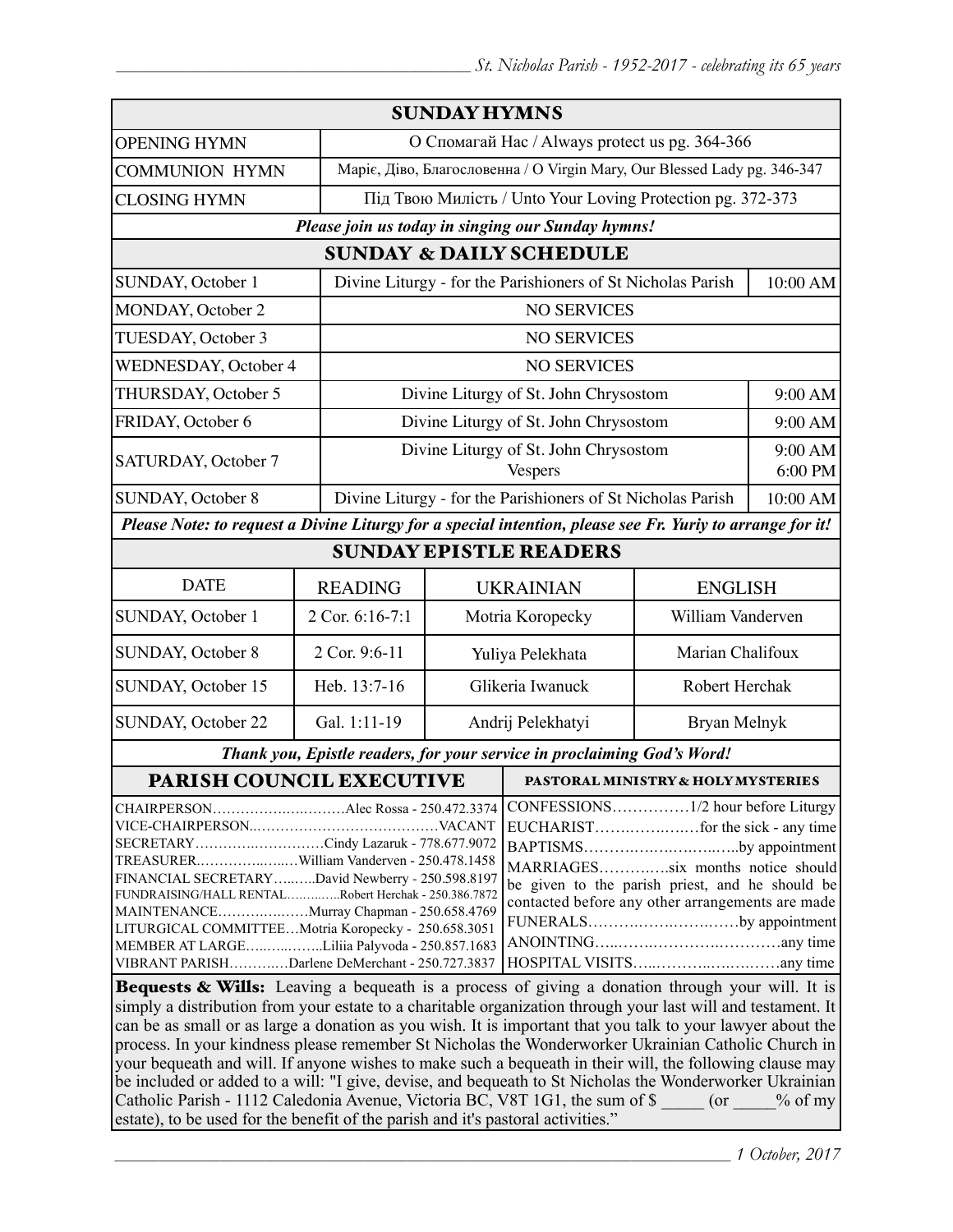### **Vibrant Parish Prayer**

**O** God, Creator of Heaven and Earth! Because of your indescribable love for us, you sent your Only-Begotten Son, Our Lord and Saviour, Jesus Christ - The Way, The Truth, and The Life and our Salvation. In His name, we turn to You. Strengthen our hearts and minds in Christian love and in unity of purpose as we strive to build a Vibrant Parish. Give us the grace to model our lives according to the Word of God. Instill in us the desire to pray and to celebrate the Holy Mysteries as one Christian Family in our Parish Community. Inspire us to follow Your great command to be a servant to the less fortunate among us! Grant this, O Lord, through the mercies and love for mankind of Your Only-Begotten Son with whom You are blessed, together with Your All-Holy, Good and Life-Giving Spirit, now and forever and ever. Amen!



## **The Vibrant Parish**

**A Place To Encounter The Living Christ** Through the word, the Holy Mysteries & Prayer, Serving One's Neighbor, Leadership Fostering & Serving Unity and Missionary Spirit (His Beatitude Sviatoslav)



### **Молитва Живої Парафії**

**Г**осподи Ісусе Христе, Пастирю Добрий, як колись Ти пригорнув заблуканих овечок, щоб вони пізнали Твій голос і були Твоїм стадом, так і сьогодні глянь ласкаво з небесних висот на нашу парафію та зішли на неї Твого Святого Духа, щоб вона була місцем пізнання радості Доброї Новини. Скріплюй нас Твоєю присутністю та єднай нас кожночасно в молитві. Даруй нам духа служіння ближньому, щоб у нашій парафії кожний міг зустріти Тебе, милостивого Бога. Благослови наш духовний провід Твоєю мудрістю і дай, щоб ніхто з нас не шкодував ні часу, ні талантів, ні матеріальних дібр для розбудови Твого царства. Єднай нас у мирі та злагоді, щоб ми були Твоєю спільнотою любові. Всели в нас місійного духа, щоб ми стали тим світилом євангельського слова, молитви і добрих діл, що кличе кожного до участі в Божественному житті, щоб славилося, Спасе, Твоє Ім'я з безначальним Твоїм Отцем та пресвятим, благим і животворящим Твоїм Духом нині, і повсякчас, і на віки віків. Амінь.

# DIVINE LITURGY PROPERS

*The Divine Liturgy - An Anthology for Worship: Liturgy - pg. 388-461; propers - pg. 357, 701* 

**Troparion, Tone 8:** You came down from oh high, O Merciful One,\* and accepted three days of burial\* to free us from our sufferings.\* O Lord, our life and our resurrection,\* glory be to You.

**Troparion, Tone 4:** Today we believers radiantly celebrate,\* flooded in light by your coming to us, O Mother of God;\* beholding your pure image,\* we say with contrition:\* shelter us with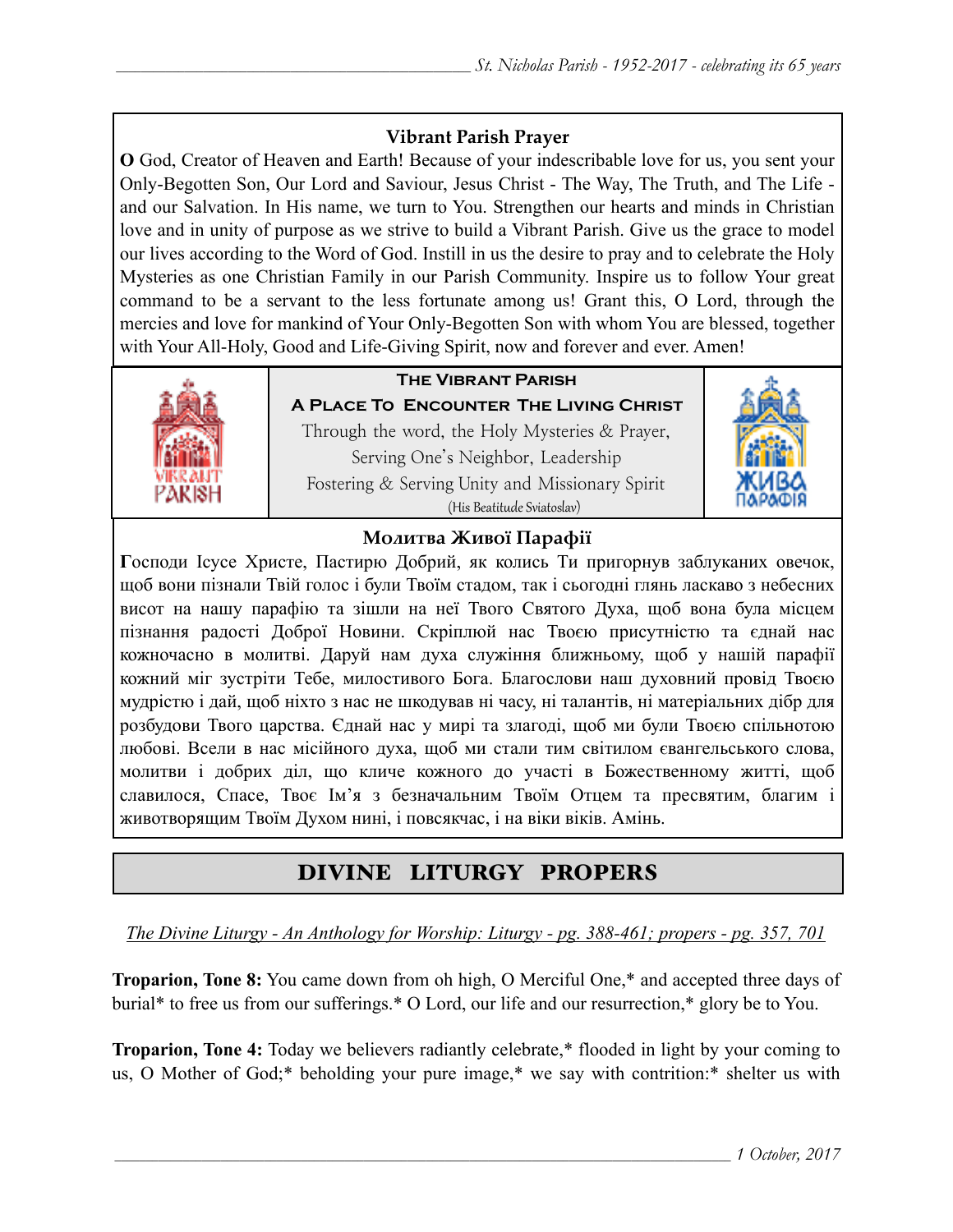your precious protection\* and deliver us from every evil,\* entreating Your Son, Christ our God, to save our souls.

**Glory: Kontakion, Tone 3:** Today the Virgin stands before us in the church\* and together with the choirs of saints invisibly prays to God for us.\* Angels are worshipping with hierarchs,\* Apostles exult with prophets,\* for the Mother of God prays in our behalf to the eternal God.

**Now: Kontakion, Tone 8:** When You rose from the tomb,\* You also raised the dead and resurrected Adam.\* Eve exults in Your resurrection,\* and the ends of the world celebrate Your rising from the dead,\* O most merciful One.

**Prokeimenon, Tone 8:** Pray and give thanks to the Lord our God. *Verse:* In Judea God is known; His name is great in Israel.

**Prokeimenon, Tone 3:** My soul magnifies the Lord, and my spirit has rejoiced in God my Saviour.

**Epistle - 2 Cor. 6:16-7:1 - A reading from the second letter of St. Paul to the Corinthians:**  Sisters and Brothers, what agreement has the temple of God with idols? For we are the temple of the living God; as God said, 'I will live in them and walk among them, and I will be their God, and they shall be my people. Therefore come out from them, and be separate from them, says the Lord, and touch nothing unclean; then I will welcome you, and I will be your father, and you shall be my sons and daughters, says the Lord Almighty.' Since we have these promises, beloved, let us cleanse ourselves from every defilement of body and of spirit, making holiness perfect in the fear of God.

**Апостол - 2 Кoр. 6:16-7:1 - До Коринтян друге послання Святого Апостола Павла читання:** Браття і сестри, ми бо храм Бога живого, як сам Бог сказав був: «Я поселюся в них, і посеред них буду ходити. Буду їхнім Богом, вони ж будуть моїм народом. Тож вийдіть з поміж них і відлучіться, – каже Господь. Нечистого не дотикайтесь, і я вас прийму. Я буду вам Отцем, ви ж будете мені синами та дочками – каже Господь Вседержитель.» Маючи ж такі обітниці, о любі, очистьмо себе від усякої скверни тіла і духа, довершуючи наше освячення в Божому острасі.

**Alleluia, Tone 8:** *Verse:* Come, let us rejoice in the Lord; let us acclaim God our Saviour. *Verse:* Let us come before His countenance with praise and acclaim Him with psalms. *Verse:* Hear, O daughter, and see, and incline your ear. *Verse:* The rich among the people shall entreat your countenance.

**Gospel - Matthew 15:21-28 -** At the time the Jesus went away to the district of Tyre and Sidon. Just then a Canaanite woman from that region came out and started shouting, 'Have mercy on me, Lord, Son of David; my daughter is tormented by a demon.' But he did not answer her at all. And his disciples came and urged him, saying, 'Send her away, for she keeps shouting after us.'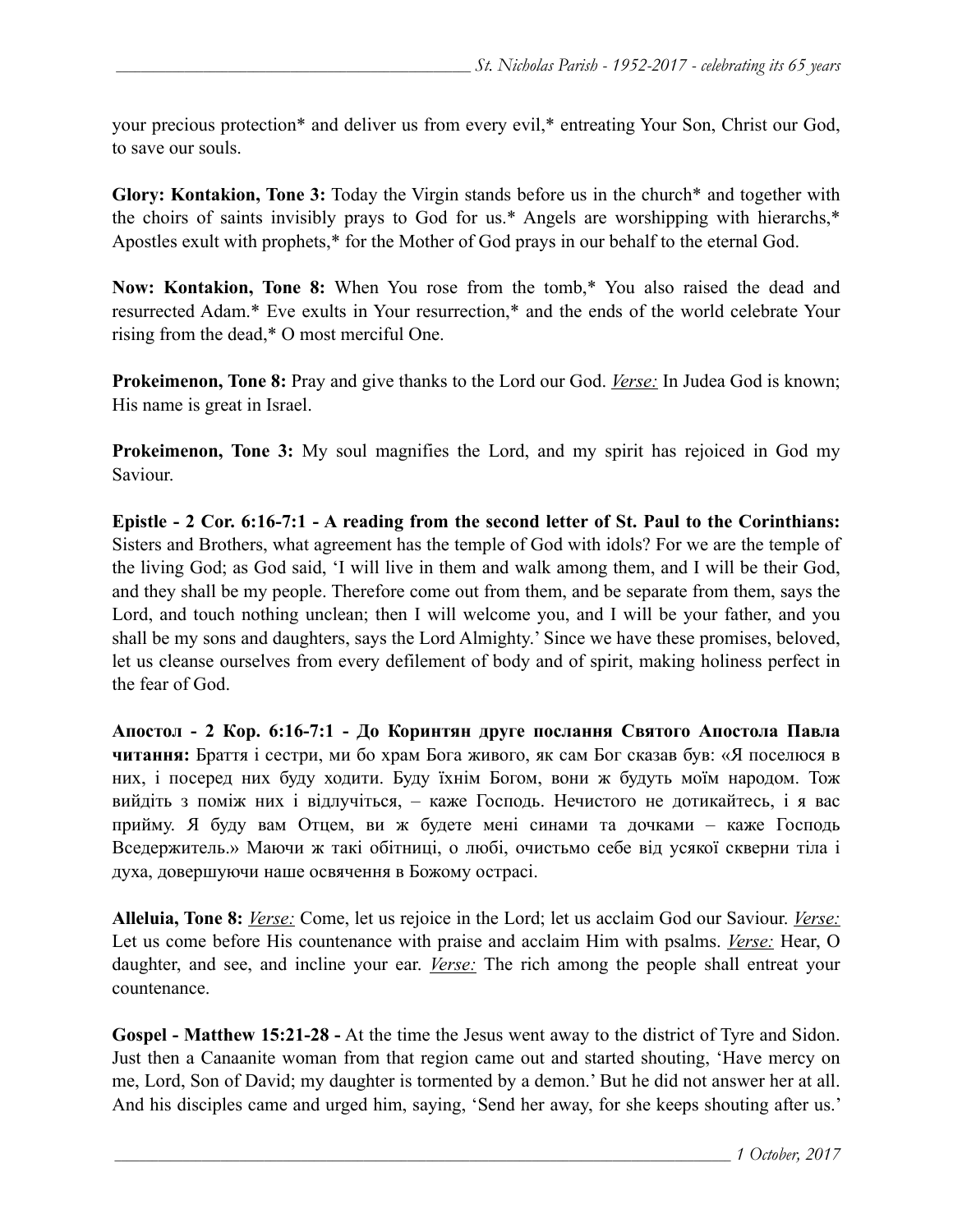He answered, 'I was sent only to the lost sheep of the house of Israel.' But she came and knelt before him, saying, 'Lord, help me.' He answered, 'It is not fair to take the children's food and throw it to the dogs.' She said, 'Yes, Lord, yet even the dogs eat the crumbs that fall from their masters' table.' Then Jesus answered her, 'Woman, great is your faith! Let it be done for you as you wish.' And her daughter was healed instantly.

**Євангеліє - Матея 15:21-28 -** В той час вийшовши звідти, Ісус відійшов у землі тирські й сидонські. І ось жінка одна хананеянка, із тих околиць прийшовши, заголосила до Нього й сказала: Змилуйся надо мною, Господи, Сину Давидів, демон тяжко дочку мою мучить! А Він їй не казав ані слова. Тоді учні Його, підійшовши, благали Його та казали: Відпусти її, бо кричить услід за нами! А Він відповів і сказав: Я посланий тільки до овечок загинулих дому Ізраїлевого… А вона, підійшовши, уклонилась Йому та й сказала: Господи, допоможи мені! А Він відповів і сказав: Не годиться взяти хліб у дітей, і кинути щенятам… Вона ж відказала: Так, Господи! Але ж і щенята їдять ті кришки, що спадають зо столу їхніх панів. Тоді відповів і сказав їй Ісус: О жінко, твоя віра велика, нехай буде тобі, як ти хочеш! І тієї години дочка її видужала.

**Communion Hymn:** Praise the Lord from the heavens;\* praise Him in the highest.\* I will take the cup of salvation;\* and I will call upon the name of the Lord.\* Alleluia, alleluia,\* alleluia.

# ANNOUNCEMENTS

- ✦**HAPPY BIRTHDAY** to JULIANA VYSHNEVSKA and all those who celebrated their birthdays this past week. May the Lord Our God continue to bless you abundantly and the Holy Mother of God protects you at all times. Многая Літа!
- ✦**CHURCH HALL RENOVATIONS:** Dear parishioners, this past summer the parish council approved making some renovations in our church hall by updating some furnishings that were at least 20 years old and showing signs of wear and aging: \*replaced the hot water tank, \*replaced the toilets to minimize the use of water, \*installed wood laminate floor in the entire hall, \*installed tile laminate floor in the kitchen and both washrooms, \*installed carpet down the front stairs of the hall and outside the washrooms. We were able to keep the labour cost down as several members of our parish helped to remove the flooring and the stage. The total of the entire project is \$21,594.37 (\$17,550.82 - flooring; \$4,043.55 - plumbing). We are asking for your financial support to help offset the costs of the renovations. Please consider donating generously. We thank you and pray for you!
- ✦**PRAYER REQUEST:** Please keep in your prayers ARTHUR BOBAY, who is recovering after surgery, and other members of our parish, our family and friends who are ailing, in hospitals, nursing homes and those who are not able to join actively in their community.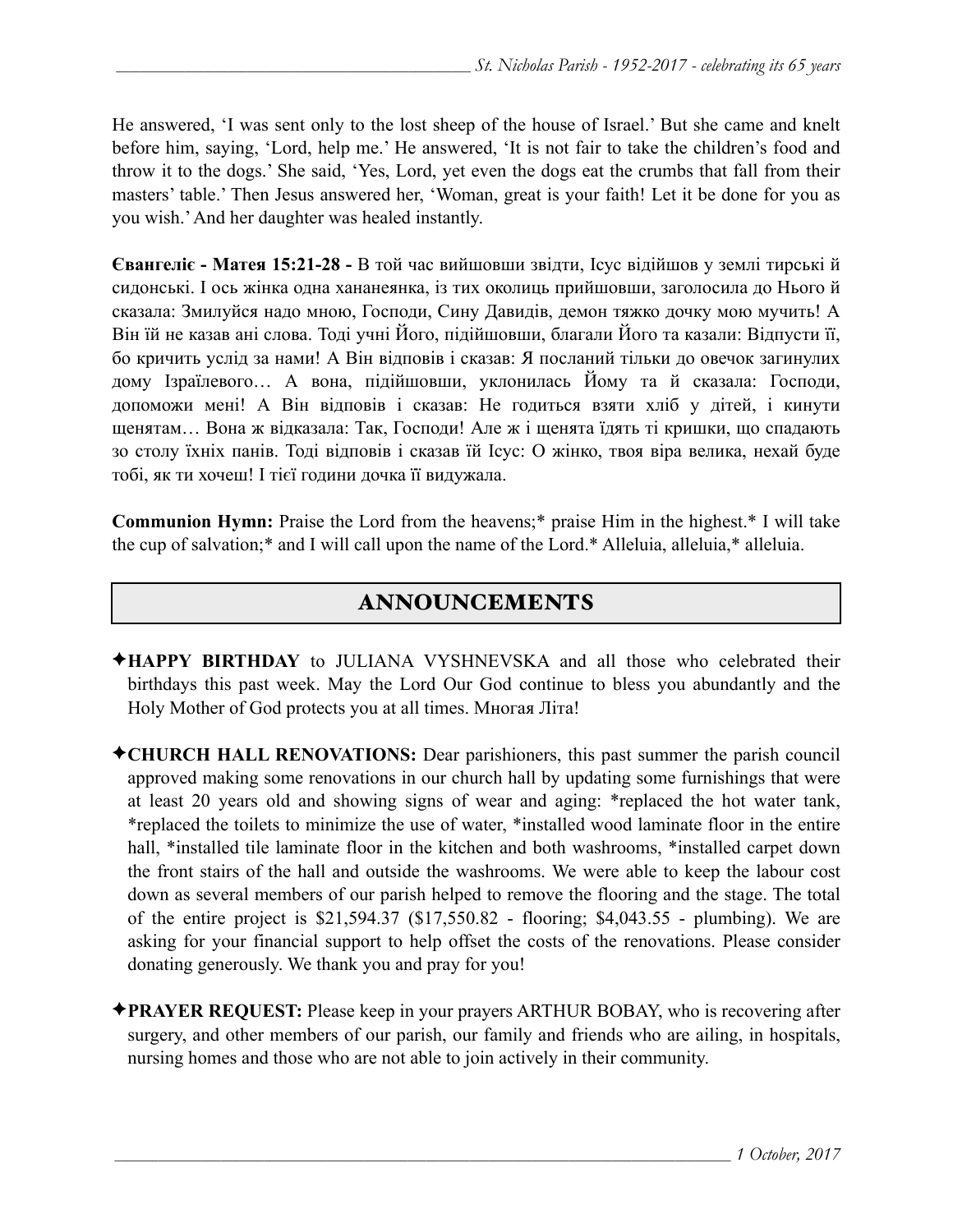- ✦**TRAVELING ICON:** Anyone interested in gracing their home with Christ The Teacher Icon can call Darlene DeMerchant at 250.727.3837
- ✦**PARISH CALENDAR OF BIRTHDAYS & ANNIVERSARIES:** If you would like to be included in our Parish Calendar of Birthday and Anniversary celebrations, please put date in our calendar located at the church vestibule. Each week, we will list the names in our parish bulletin so we can celebrate these happy occasions together!
- ✦**JOIN OUR CHOIR:** Do you enjoy singing? Please consider joining our St Nicholas Parish Choir and remember that we ALWAYS looking for new members! Contact Motria Koropecky for details at 250.658.3051
- ✦**CATECHISM ANNOUNCEMENT:** "*And they were bringing to Him also the infants, in order that He may be touching them; but after the disciples saw it, they rebuked them. But Jesus called them to Himself and said, Let alone the little children to come to Me, and cease hindering them; for of such is the kingdom of God*." We are happy to welcome all children to our St. Nicholas The Wonderworker catechism program. Weekly classes are scheduled Sunday morning during Divine Liturgy. We want your children to learn more about their Catholic faith, sacred scripture, feast days, and religious practices and customs of the Ukrainian Catholic church. If you have any questions, please do not hesitate to contact Marian Chalifoux at 250.507.1005
- ✦**THRIFTY'S PRE-PAID FOOD CARDS** We all have to buy groceries. Why not have 6% of it returned back to the church at no extra charge! Cards are available in \$100, \$200, and \$500 denominations. Talk to Alec after today's liturgy to pre- order your cards. We need to sell A LOT of them! We encourage you to consider purchasing them for yourselves as gifts too.
- ✦**SUNDAY COFFEE VOLUNTEERS** act as hosts and serve light refreshments following the Sunday morning Divine Liturgy, providing an opportunity for the faithful to socialize with friends and visitors following their shared worship experience. We thank all of our parishioners who kind volunteer to serve refreshments. Whether you are new to the Parish, or are a longtime members, please join us for coffee.
- ✦**BE A STEWARD:** Have you ever wondered what more can you do to help our parish? Here are some suggestions: **Steward** of property security; **Steward** of grounds cleaning; **Steward** of cleaning church; **Steward** of church linen; **Steward** of outreach; **Steward** of caring; **Steward** of prayer; **Steward** of service. Quite often, our homebound or senior members, once active in their younger years, want to find purpose in their senior years. It's not only about doing but about "BEING" present to others. Contact Fr. Yuriy **OR** Darlene DeMerchant for more information. You will be amazed how "BEING" can make a difference.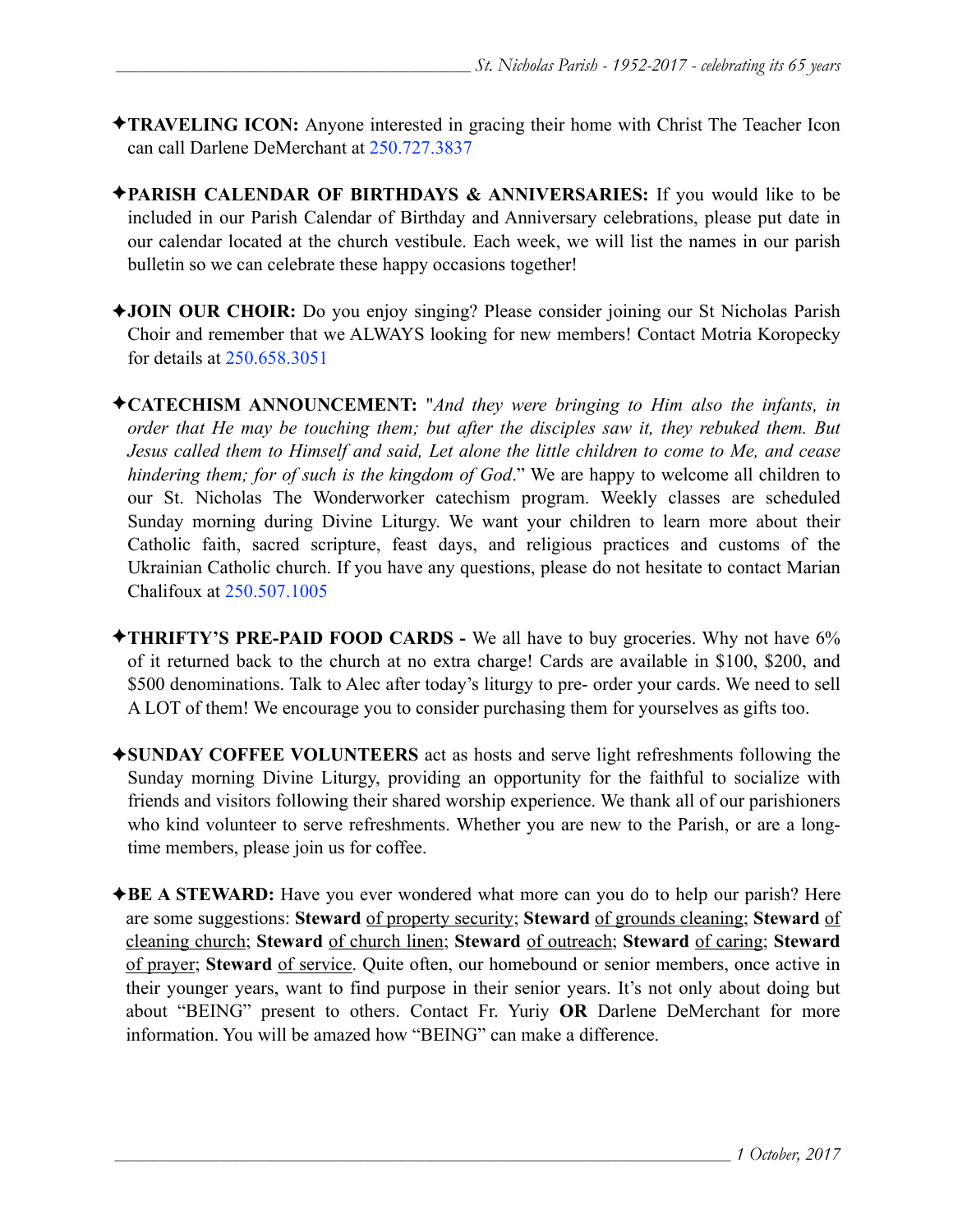- ✦**PARISH LIBRARY:** please visit our parish library and browse through the books on spirituality, church history, iconography, history of the Ukrainians in Canada, children's books and more… The library is located in the church vestibule.
- ✦**WE SHARE THE AIR:** Please keep it healthy and fragrant free. Someone in this area is scent-sitive. The chemicals used in scented products can make some people sick, especially those with fragrance sensitivities, asthma, allergies and other respiratory ailments. PLEASE DO NOT \*wear perfume, cologne, lotion, aftershave and other fragrances; \*USE unscented personal care products. Be Sensitive to Others. Thank you for your understanding. *St. Nicholas parish.*
- ✦**SEPTEMBER 24, SUNDAY DONATIONS:** Coffee: \$33.26; Vigil lights: \$15.00; Loose collection: \$25.00; Envelope collection: \$475.00; Pre-authorized donations Sept 18 to Sept 24: \$120.00

## FEAST OF THE PROTECTION OF THE MOST HOLY MOTHER OF GOD

 *"We sing your praises, O Most Holy Virgin, Mother of Christ our God, and we glorify your all- glorious patronage." (Hymn of Praise from the Sixteenth Century)* 

 Among the Marian feasts listed in our Liturgical Year, the feast of the Patronage of the Most Holy Mother of God deserves special consideration. The cult of the Mother of God as the Protectress of our nation reaches like a golden thread from the times of the Kyivan princes to the present day. The secret of honouring the Mother of God as a Protectress lies, perhaps, in the fact that we are dealing here not with human but with heavenly and more powerful intercession. Every person, family and nation would like to enjoy such an intercession and protection. From the very beginning of our Kyivan State, we have had great and powerful enemies. It is small wonder then that our people sought the assistance and protection of the Most Holy Mother of God whose intercession is all-powerful. For our people, then, the feast of the Patronage has always been, and still remains, a day of great manifestation of love and gratitude to the Most Holy Mother of God, a day of joyous praise and glorification of her protection and intercession.

### **The Institution of the Feast of Patronage:**

The chief motive that led to the institution of this feast was a vision granted to St. Andrew, the Fool for Christ, when the Saracens besieged the capital of Constantinople. The people, terror-stricken, gathered in the church of the Most Holy Mother of God at Blachernae where her mantle was preserved, and there they held an all-night prayer vigil. The greatly distressed people filled the church to overflowing. Among the gathering were St. Andrew and his disciple, Epiphany, both of whom also prayed for the protection of the city. After the service, St.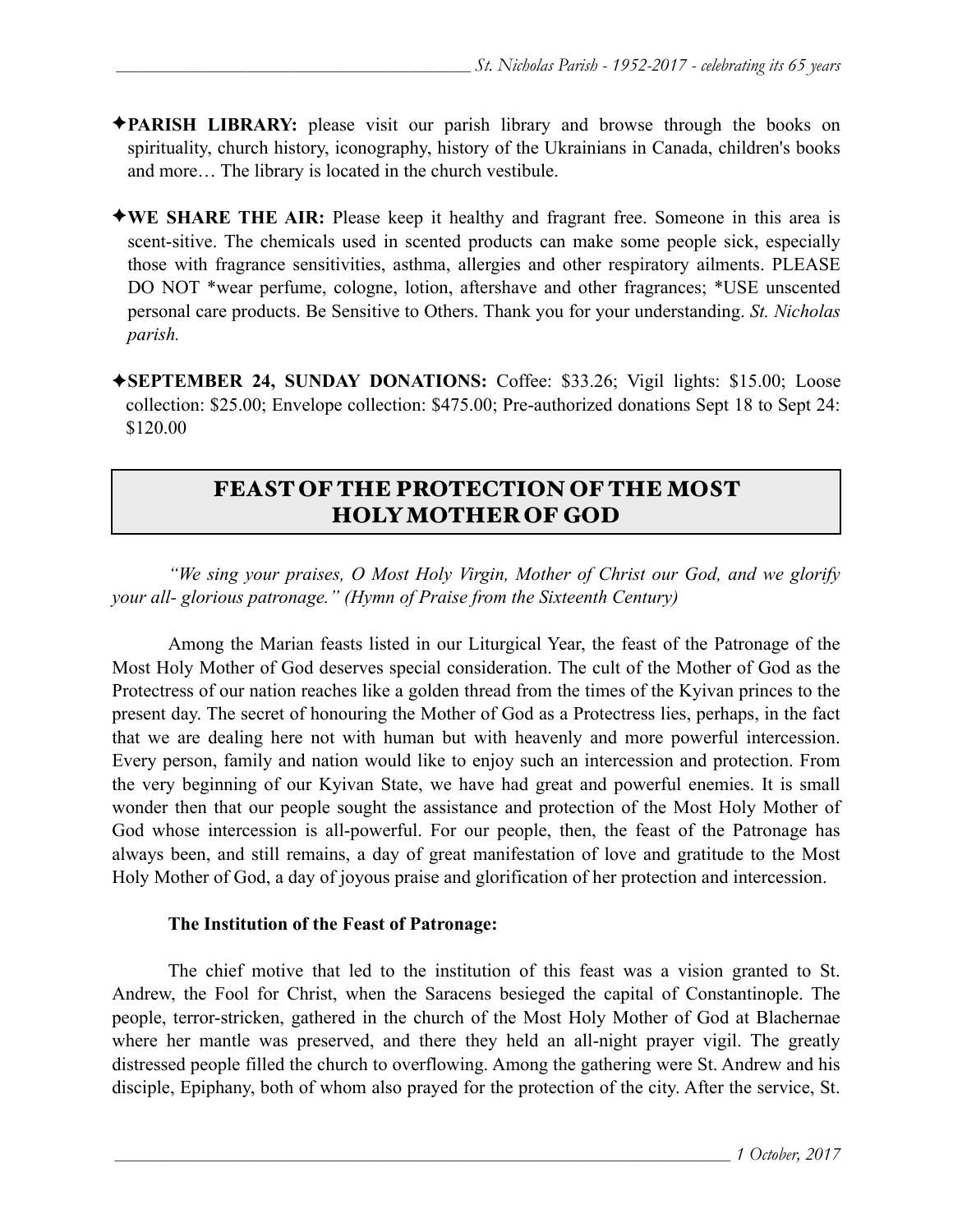Andrew saw the Most Holy Mother of God in radiant light as she was approaching from the royal doors (a name the Greeks gave to the main doors of the church) in the company of St. John the Baptist and St. John the Theologian and amid the singing of a great choir of Saints. The Mother of God proceeded toward the altar where she knelt down and prayed long, shedding tears. Afterwards she arose, removed from her head a luminous veil, and stretched it out wide over the people in church. Then she disappeared. St. Andrew and his disciple, Epiphany, saw the vision and understood that the Mother of God came to rescue the city. News of the miracle spread throughout the whole city like a flash of lightning. The enemy retreated and the city was saved.

 From this veil, which in Ukrainian is called *pokrov*, the feast got its name: *Pokrov Presvyatoyi Bohorodytsi* (The Veil (or Protection) of the Most Holy Mother of God). The veil became the symbol of the protection and intercession of the Blessed Virgin.

 Who was St. Andrew the Fool? Historians generally agree that he was a Slav from the southern part of Rus'-Ukraine. He, together with other slaves, was brought to Constantinople where he became the slave of a wealthy lord. Here he learned and loved the Christian faith. Meditating on the words of St. Paul: "We are fools for Christ, but you are wise in Christ" (I Cor 4:10), he began to act like a fool, hence, his name. Having gained his freedom from his master, he spent much time in prayer and the reading of Holy Scriptures.

 At what period of time did St. Andrew live and when did the miracle of protection take place? It is difficult to give a clear and adequate answer to this question. The opinions of the historians in regard to this question are divided. Some say that St. Andrew lived during the reign of Leo I, the Great (457-474), that is, in the fifth century, while others, who represent the majority, place the time of his existence during the reign of Emperor Leo VI, the Wise, (886-911), that is, at the beginning of the tenth century.

 The feast of the Patronage was a local feast among the Greeks, which they ceased to celebrate after the fall of Constantinople in 1453. No one knows precisely why October first became the day of the feast. Probably because St. Andrew had the vision on that day, or perhaps because, as some think, on that day the Eastern Church celebrates the memory of St. Roman the Melodist, who composed many hymns in honour of the Most Pure Virgin Mary. On the day following the feast, the Church commemorates St. Andrew the Fool.

 The service of this feast reflects the hundreds of years of deep faith of the Eastern Church and of the faith of our people in the intercession and protection of the Most Holy Mother of God. In the sticheras of the vespers service, the Church calls upon all the faithful to celebrate the feast of the Patronage: "Come, all you lovers of the feast, and let us praise the venerable protection of the Mother of God. For she stretched forth her Hands imploringly to her Son, and the world fell under her protection. Therefore, let us celebrate gloriously with our lips and hearts, with spiritual songs and melodies, together with all lovers of the feast."